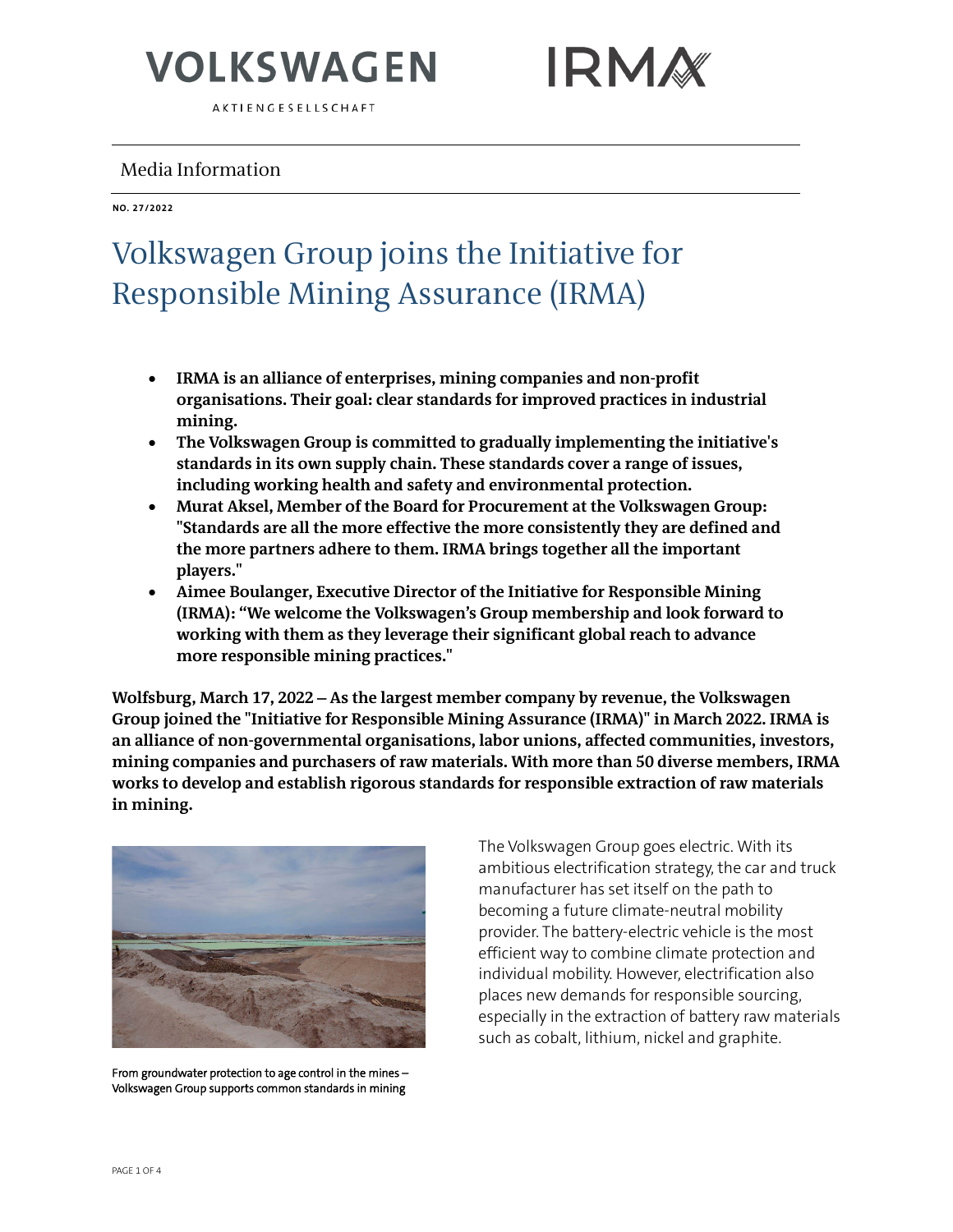AKTIENGESELLSCHAFT

 $\mathcal{L}_\mathcal{L} = \{ \mathcal{L}_\mathcal{L} = \{ \mathcal{L}_\mathcal{L} = \{ \mathcal{L}_\mathcal{L} = \{ \mathcal{L}_\mathcal{L} = \{ \mathcal{L}_\mathcal{L} = \{ \mathcal{L}_\mathcal{L} = \{ \mathcal{L}_\mathcal{L} = \{ \mathcal{L}_\mathcal{L} = \{ \mathcal{L}_\mathcal{L} = \{ \mathcal{L}_\mathcal{L} = \{ \mathcal{L}_\mathcal{L} = \{ \mathcal{L}_\mathcal{L} = \{ \mathcal{L}_\mathcal{L} = \{ \mathcal{L}_\mathcal{$ 

The Volkswagen Group's Code of Conduct already obliges all its business partners to comply with environmental and social criteria, including the strict exclusion of child labor. But corporate responsibility goes further: the Volkswagen Group therefore puts a strong focus on the implementation of rigorous and comprehensive standards in mining. Joining the Initiative for Responsible Mining Assurance (IRMA) is an important step in this direction.

"The path to transparent and sustainable supply chains leads directly to the mine. That's why we welcome the establishment of clear rules. Such standards are all the more effective the more consistently they are defined and the more partners adhere to them. IRMA brings together all the important players: The raw material suppliers, the raw material buyers, workers' representatives, civil society forces, investors and independent experts," explains the Volkswagen Group's Board Member for Purchasing, Murat Aksel.

As a globally recognised initiative, IRMA has pioneered the implementation of best practice social and environmental standards in the mining sector since 2006. "It is encouraging to witness the momentum of companies joining IRMA, supporting the initiative's commitment to multi-stakeholder governance and transparency," said Aimee Boulanger, Executive Director of IRMA. "We welcome the Volkswagen's Group membership and look forward to working with them as they leverage their significant global reach to advance more responsible mining practices."

IRMA standards include the protection of human and community rights, the exclusion of corruption, health protection measures for workers and affected communities, work place safety and environmental protection: "The criteria range from groundwater protection to age checks on workers at

the entrance to the mines," says Murat Aksel. The focus is on industrial mining as well as the mineral processing industry. By joining, the Volkswagen Group commits itself to gradually applying the IRMA standards in its battery supply chains.

For the Volkswagen Group, joining IRMA complements its own measures to bring light to the raw materials supply chain. Since 2019, all relevant direct business partners of the company have to undergo a mandatory sustainability ranking. It assesses environmental and social standards on an equal footing with other criteria such as costs or quality. Since 2020, the Volkswagen Group has required full disclosure of the supply chain all the way to the mine for all new contracts for battery raw materials. Also in 2020, the Group introduced a new standardised raw material management system.

It covers battery raw materials such as cobalt, nickel, graphite and lithium, as well as conflict minerals such as tantalum and other raw materials such as aluminium, natural rubber and leather. Since 2021, Volkswagen Group has been the first automotive company to report publicly in a separate report on the group-wide measures for responsible sourcing of 16 raw materials.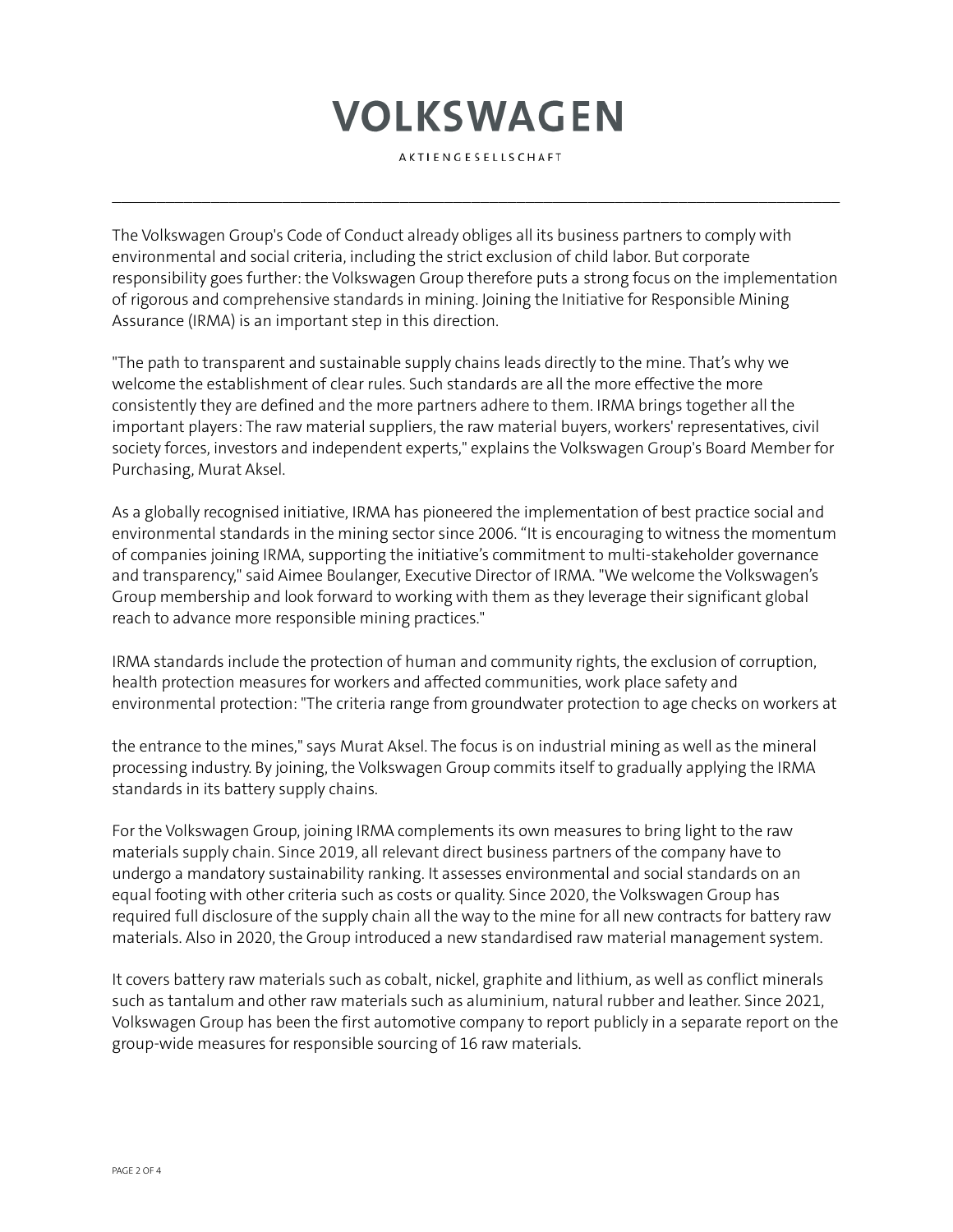AKTIENGESELLSCHAFT

 $\mathcal{L}_\mathcal{L} = \{ \mathcal{L}_\mathcal{L} = \{ \mathcal{L}_\mathcal{L} = \{ \mathcal{L}_\mathcal{L} = \{ \mathcal{L}_\mathcal{L} = \{ \mathcal{L}_\mathcal{L} = \{ \mathcal{L}_\mathcal{L} = \{ \mathcal{L}_\mathcal{L} = \{ \mathcal{L}_\mathcal{L} = \{ \mathcal{L}_\mathcal{L} = \{ \mathcal{L}_\mathcal{L} = \{ \mathcal{L}_\mathcal{L} = \{ \mathcal{L}_\mathcal{L} = \{ \mathcal{L}_\mathcal{L} = \{ \mathcal{L}_\mathcal{$ 

Initiative for Responsible Mining Assurance (IRMA) Executive Director Contact Aimee Boulanger Phone + 1 360 969 2028 E-mai[l aboulanger@responsiblemining.net](mailto:aboulanger@responsiblemining.net) | www.responsibleminining.net

Volkswagen AG Volkswagen Communications Contact Sebastian Schaffer Phone +49-172-529 -0-334 E-mai[l sebastian.schaffer@volkswagen.de](mailto:sebastian.schaffer@volkswagen.deirstname.surname@volkswagen.de) | [www.volkswagen-newsroom.com](http://www.volkswagen-newsroom.com/) 

Volkswagen AG Volkswagen Communications Contact Andreas Hoffbauer Phone +49-5361-9-31330 E-mai[l andreas.hoffbauer@volkswagen.de](mailto:andreas.hoffbauer@volkswagen.de) | [www.volkswagen-newsroom.com](http://www.volkswagen-newsroom.com/)  **You Tube in**